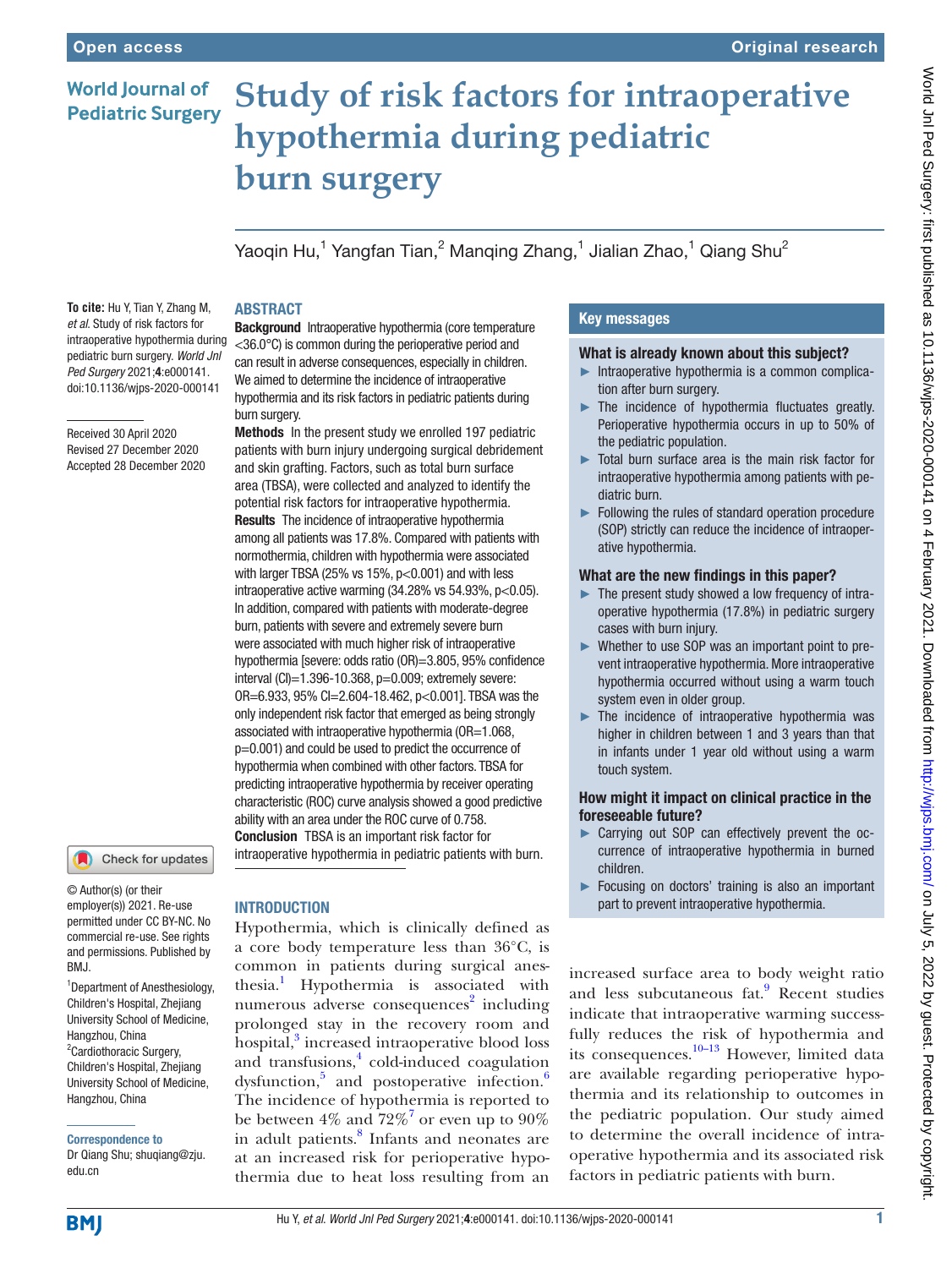#### **METHODS Patients**

In this study, we enrolled 197 pediatric patients with burn who underwent debridement and skin grafting surgery from 1 October 2017 to 1 October 2018. The characteristics and perioperative data of these children were collected and analyzed for the risk factors for intraoperative hypothermia.

## Inclusion and exclusion criteria

The inclusion criteria contained children with burn undergoing debridement and skin grafting from 1 October 2017 to 1 October 2018, who aged 1 hour to 14 years with normal body temperature before surgery. Exclusion criteria were chilren with fever due to infection or other reasons within 3 days before surgery, or with low preoperative body temperature  $\langle \langle 36.0^{\circ} \text{C} \rangle$ , or with abnormal temperature regulation such as malignant hyperthermia and malignant syndrome; hyperthyroidism, hypothyroidism or other endocrine disease affecting body temperature; or who underwent cardiac surgery and other condition that required therapeutic hypothermia; or who had perioperative use of drugs that affected body temperature, such as Tylenol. Standard operation procedure (SOP) in the hospital is as follows: the theater, which is draft free, should be warmed to a temperature of 22°C–25°C. For children with severe burns and hypothermia before surgery, we set the operating room temperature at 26°C–27°C. The temperature in the operating room was controlled within the specified range of SOP. The assessment of the exposed area of the body surface was according to the Chinese new nine dividing method to assess the burn area. The exposed area of the body surface during the operation was defined as the area of exposed skin after the spread. We used preheated infusion and disinfectant, sterile drapes to cover the burned body and a blanket to keep patients warm. Active warming in this article is to specifically use the patient warming system (WarmTouch).

A total of 222 patients with burn surgery were considered in this study. Among these, 25 patients were excluded for either hypothermia or fever preoperatively.

### Anesthesia and body temperature monitor

After entering the operating room, routine monitoring criteria, such as blood oxygen saturation  $(SpO<sub>2</sub>)$ , electrocardiogram (ECG), automated non-invasive blood pressure or invasive blood pressure, were measured. The esophageal temperature was monitored after anesthesia induction or intubation. The anesthesia induction program included midazolam 0.1 mg/kg, propofol 2 mg/ kg, fentanyl 5–10  $\mu$ g/kg and rocuronium 0.6–1 mg/kg. Anesthesia maintenance was with propofol [100–200μg/  $(kg\cdot min)$ ] and remifentanil  $[0.5-1.5\,\mu g/(kg\cdot min)]$  intravenous pumping or sevoflurane (1%–2%) inhalation.

# Data collection

Preoperative data, such as age, gender, weight, burn area, preoperative body temperature, American Society of Anesthesiologists grade, and comorbidities, were collected. Burn degree was categorized into four levels according to its severity of area. Mild burn was defined as the area of degree II burn less than 5%, and moderate burn was the area of degree II burn between 6% and 15% or the degree III burn less than 5%. Severe burn was defined as the area of degree II burn between 16% and  $25\%$  or the degree III burn  $6\%$ -10%, whereas an extremely severe burn was the area of degree II burn more than 25% or the degree III >10%.<sup>14</sup> Children included in the study were patients with moderate or severe or extremely severe burn. Intraoperative factors, such as anesthesia and surgical methods, anesthesia time, operation time blood transfusion, infusion volume, urine output and active body warming, were collected. Other parameters included intensive care unit admission.

### Statistical analyses

Continuous variables were summarized using mean and standard deviation (SD) under normal distribution, such as body weight, or median and interquartile range (IQR) when they are not normally distributed. A t-test or Mann-Whitney U test or a  $\chi^2$  test was used to compare the difference between the groups using SPSS V.20.0 software (SPSS). Variables associated with intraoperative hypothermia at a p value less than 0.2 were included as potential independent risk factors for multivariable logistic regression analysis. Binary logistic regression analysis was used to identify significant risk factors for intraoperative hypothermia and to establish a predictive model. The predictive value was assessed using a receiver operating characteristic (ROC) curve. An area under the ROC curve (AUC) >0.75 was considered to be a good predictor. The significance level of the hypothesis tests was set at 0.05.

### RESULTS

### Basic characteristics and intraoperative factors between patients with intraoperative hypothermia and controls

In the study, we enrolled a total of 197 infants and children who underwent debridement and skin grafting surgery during the 1-year period. Intraoperative hypothermia occurred in 35 cases (17.8%). Patients aged>3 years had significantly higher risk of intraoperative hypothermia than those aged  $\leq$ 3 years (p=0.014). In contrast, intraoperative hypothermia was significantly lower in children aged 1–3 years than that in those aged less than 1 year or over than 3 years (p=0.026), and no significant difference was noted between infants aged 1 day to 1 year old and those aged less than 1 year (p=0.689). Patients who received intraoperative active warming had lower risk of intraoperative hypothermia than those without active warming  $(34.28\% \text{ vs } 54.93\%, \text{ p=0.027}).$  Patients in hypothermia group received 21.13 mL/kg of fluid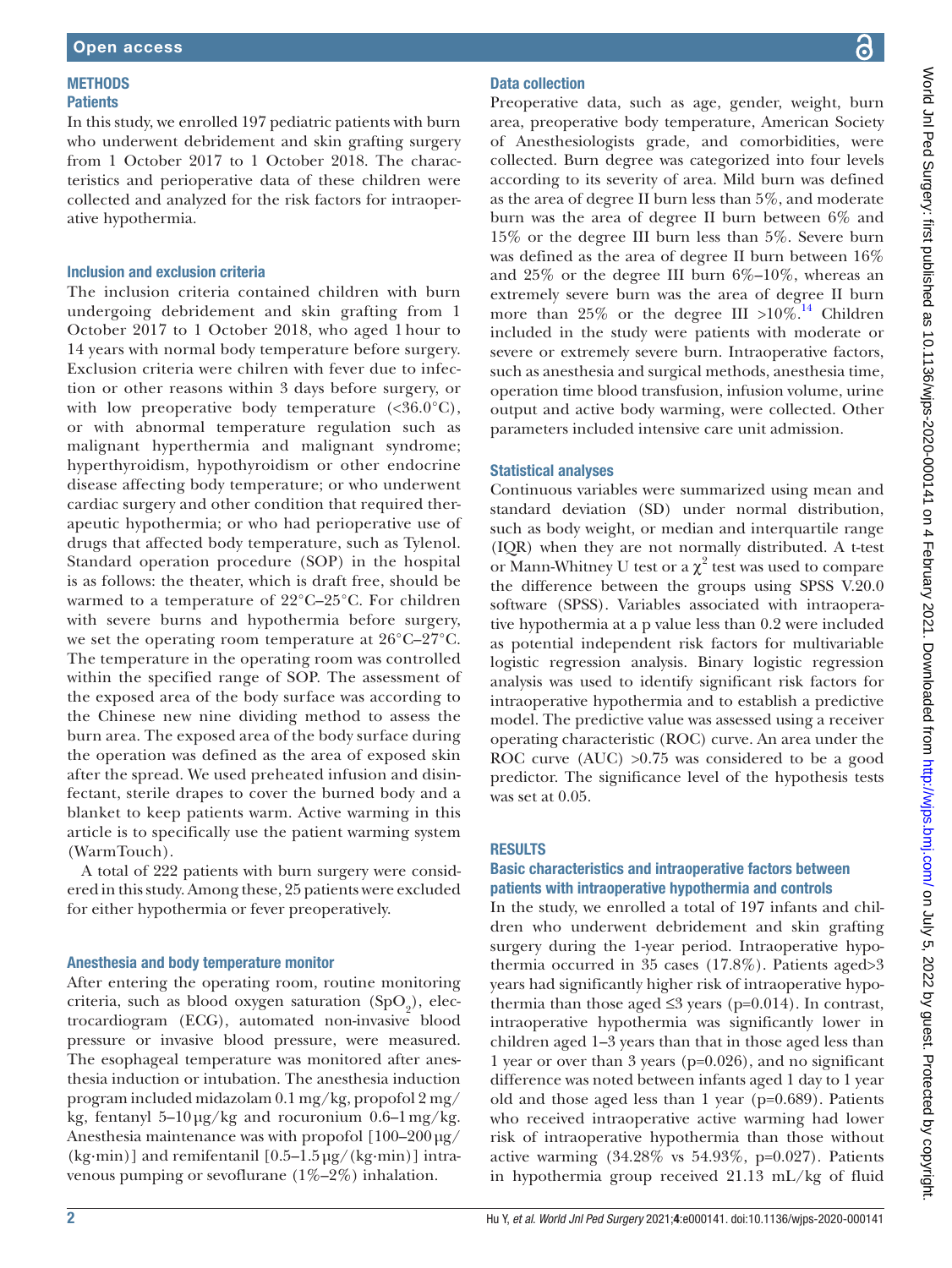<span id="page-2-0"></span>

| Basic characteristic and intraoperative factors between patients with and without intraoperative hypothermia<br>Table 1 |                                |                                  |           |
|-------------------------------------------------------------------------------------------------------------------------|--------------------------------|----------------------------------|-----------|
| <b>Basic characteristics</b>                                                                                            | <b>Hypothermia</b><br>$(n=35)$ | Without hypothermia<br>$(n=162)$ | P value   |
| Age <sup>*</sup> , $n$ (%)                                                                                              |                                |                                  | $0.027$ § |
| 1 d to $1v$                                                                                                             | 10 (28.6)                      | 41 (24.7)                        | 0.689     |
| $1-3y$                                                                                                                  | 14 (40)                        | 98(60.1)                         | 0.026     |
| >3y                                                                                                                     | 11 (31.4)                      | 23 (14.2)                        | 0.014     |
| Gender (male) $^*$ , n (%)                                                                                              | 17 (48.57)                     | 98 (60.49)                       | 0.194     |
| Body weight† (kg)                                                                                                       | 13.66±8.14                     | $12.68 + 6.66$                   | 0.214     |
| Duration of operation‡ (min)                                                                                            | 85 (60 - 135)                  | 73 (56-110)                      | 0.155     |
| Volume of intraoperative intravenous (infusion) fluid† (mL/kg)                                                          | $21.13 \pm 16.74$              | $16.61 \pm 11.59$                | 0.136     |
| Patient receiving intraoperative active warming*, n (%)                                                                 | 12 (34.28)                     | 89 (54.93)                       | 0.027     |
| Mode of anesthesia*, n (%)                                                                                              |                                |                                  | 0.38      |
| General                                                                                                                 | 32(91.43)                      | 136 (83.95)                      |           |
| General+regional                                                                                                        | 3(8.57)                        | 26 (16.05)                       |           |
| TBSA (%), median (IQR)‡                                                                                                 | $25(20-35)$                    | 15 (10-25)                       | < 0.001   |

Data are presented as n ((%) or mean±SD.

The active warming in this text is to specifically use the patient warming system (WarmTouch).

P values in bold are considered statistically significant.

\* P values obtained by  $\chi^2$  test.

† P values obtained by t-test.

‡ P value obtained by Mann-Whitney U test.

§ P value was calculated by  $\chi^2$  test among three age groups.

IV, intravenous infusion; SD, standard deviation; TBSA, total burn surface area.

infusion compared with 16.61 mL/kg in the normothermia group; however, this difference was not statistically significant (p=0.136). Other variables, such as gender, body weight, duration of operation and mode of anesthesia, showed no statistically significant difference between the two groups of patients. Detailed characteristics of patients with hypothermia or normothermia are summarized in [table](#page-2-0) 1.

### Age distribution of patients receiving intraoperative active warming and intraoperative hypothermia

We analysed the age distribution between patients with or without intraoperative active warming. The propotion of intraoperative hypothermia was quite different among the three age groups. Infants aged 1 day to 1 year received significantly more intraoperative active warming than those aged over 1 year (p<0.001), and children over 3 years old received significantly less intraoperative active warming than those younger than 3 years  $(p<0.001)$ . There was no difference in the propotion of intraoperative active warming between patents aged 1-3 years old and those younger than 1 year or over 3 years (p=0.650) [\(table](#page-2-1) 2). This association explains the age-specific differences in intraoperative hypothermia.

#### Degree of burn and intraoperative hypothermia

Total burn surface area (TBSA) in patients with intraoperative hypothermia ranged from 10% to 56% with a median of 25% (IQR=20%–35%). In contrast, TBSA in patients without hypothermia ranged from 6% to

60% with a median of  $15\%$  (IQR= $10\%$ - $25\%$ , p<0.001) [\(table](#page-2-0) 1). Twenty percent of patients with moderate burn were hypothermic, compared with 34.28% of patients with severe burn and 45.71% of patients with extremely severe burn. Compared with patients with moderate burn, both patients with severe burn and extremely severe burn had significantly higher risk of intraoperative hypothermia (OR=3.805, p=0.009 and OR=6.933, p<0.001, respectively) [\(table](#page-3-0) 3).

#### Multivariable factors and the predictive model

Multivariable binary logistic regression was used to identify risk factors from gender, TBSA, duration of operation, perioperative intravenous fluid and age above 3 years and intraoperative active warming. The combination of age >3 years and receiving intraoperative active warming was

<span id="page-2-1"></span>

| <b>Table 2</b> Age distribution of patients receiving<br>intraoperative active warming |                                  |               |         |
|----------------------------------------------------------------------------------------|----------------------------------|---------------|---------|
|                                                                                        | Intraoperative active<br>warming |               |         |
| Age distribution                                                                       | $No$ (n=96)                      | Yes $(n=101)$ | P value |
| 1 d to 1 $v$                                                                           | 14 (14.58)                       | 37 (36.63)    | < 0.001 |
| $1-3y$                                                                                 | 53 (55.21)                       | 59 (58.42)    | 0.650   |
| >3v                                                                                    | 29 (30.21)                       | 5(4.95)       | < 0.001 |

Data are presented as n (%).

P values are obtained by  $\chi^2$  test.

P values in bold are considered statistically significant.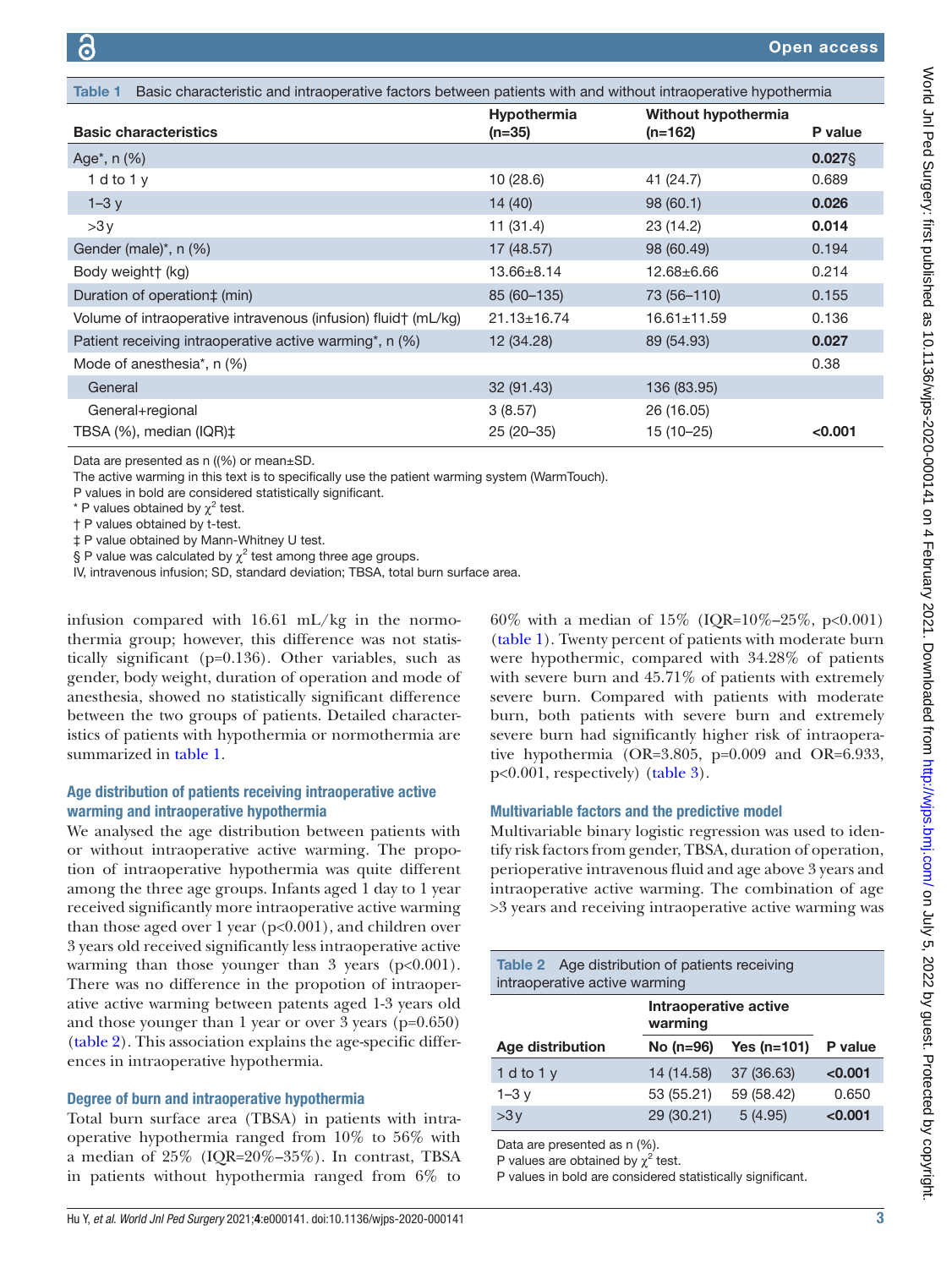| pen access |                                                   |                                         |         |
|------------|---------------------------------------------------|-----------------------------------------|---------|
|            | <b>ible 3</b> TBSA and intraoperative hypothermia |                                         |         |
| 3SA        | Hypothermia (n=35)                                | Without hypothermia (n=162) OR (95% CI) | P value |
| Moderate   | (20)                                              | 91 (56.17)                              |         |

| volta qui Lea outr<br><b>▲ In」DaalのImaan:firat。</b>                                   |
|---------------------------------------------------------------------------------------|
|                                                                                       |
|                                                                                       |
|                                                                                       |
|                                                                                       |
|                                                                                       |
|                                                                                       |
|                                                                                       |
|                                                                                       |
|                                                                                       |
|                                                                                       |
|                                                                                       |
|                                                                                       |
|                                                                                       |
|                                                                                       |
|                                                                                       |
|                                                                                       |
|                                                                                       |
|                                                                                       |
|                                                                                       |
|                                                                                       |
|                                                                                       |
|                                                                                       |
|                                                                                       |
|                                                                                       |
|                                                                                       |
|                                                                                       |
|                                                                                       |
|                                                                                       |
|                                                                                       |
|                                                                                       |
|                                                                                       |
|                                                                                       |
|                                                                                       |
|                                                                                       |
|                                                                                       |
|                                                                                       |
|                                                                                       |
|                                                                                       |
|                                                                                       |
|                                                                                       |
|                                                                                       |
|                                                                                       |
|                                                                                       |
|                                                                                       |
| . project do as 20.1130/wips-2020-000144 on 4 Tebruary 2022. Downloaded trom http://. |
|                                                                                       |
|                                                                                       |
|                                                                                       |
|                                                                                       |
|                                                                                       |
|                                                                                       |
|                                                                                       |
|                                                                                       |
|                                                                                       |
|                                                                                       |
|                                                                                       |
|                                                                                       |
|                                                                                       |
|                                                                                       |
|                                                                                       |
|                                                                                       |
|                                                                                       |
|                                                                                       |
|                                                                                       |
|                                                                                       |
|                                                                                       |
|                                                                                       |
|                                                                                       |
|                                                                                       |
|                                                                                       |
|                                                                                       |

Data are presented as n (%). P values obtained by  $\chi^2$  test.

<span id="page-3-0"></span>Table 3 TBSA and intraoperative hypotherm TBSA Hypothermia (n=

CI, confidence interval; IQR, Inter quartile range; OR, odds ratio; TBSA, total burn surface area.

Severe 12 (34.28) 41 (25.31) 3.805 (1.396 to 10.368) 0.009 Extremely severe 16 (45.71) 30 (18.52) 6.933 (2.604 to 18.462) <0.001

not a significant risk factor (p=0.169). After multivariable regression analysis, TBSA was found to be the only independent risk factor that emerged as being strongly associated with intraoperative hypothermia (OR=1.068, p=0.001) [\(table](#page-3-1) 4). The performance of TBSA for predicting intraoperative hypothermia was evaluated by ROC curve analysis. The model showed good predictive ability with an AUC of 0.758 (95% CI=0.670-0.846); however, the AUC based on a model with TBSA alone was 0.723 (95% CI=0.32-0.814) [\(figure](#page-3-2) 1).

#### **DISCUSSION**

Burn injury is one of the leading causes of morbidity and mortality in children. Intraoperative hypothermia is a common and preventable complication during burn surgery.<sup>[15 16](#page-5-1)</sup> Children are prone to hypothermia during burn surgery due to underdeveloped thermogenic capacity,<sup>[7](#page-4-6)</sup> larger body surface area to body mass ratio, and thinner insulating subcutaneous tissue.

As the body loses its heat-generating function under anesthesia, the ambient temperature in the operating room will significantly affect the perioperative temperature in children. Ideally, the ambient temperature in the operating room should make all personnel in the operating room (especially the patient) feel comfortable, and the operating room temperature should not become a risk factor for complications of surgery or anesthesia. However, the actual situation is not the case. The operating

<span id="page-3-1"></span>

| <b>Table 4</b> Risk factors associated with intraoperative<br>hypothermia |                         |         |  |
|---------------------------------------------------------------------------|-------------------------|---------|--|
| <b>Risk factors</b>                                                       | OR (95% CI)             | P value |  |
| Gender (male)                                                             | 2.110 (0.922 to 4.830)  | 0.077   |  |
| <b>TBSA</b>                                                               | 1.068 (1.029 to 1.109)  | 0.001   |  |
| Duration of operation                                                     | 0.992 (0.981 to 1.004)  | 0.181   |  |
| Perioperative intravenous<br>(infusion) fluid                             | 1.031 (0.996 to 1.066)  | 0.080   |  |
| Age $>3y$ and patient<br>receiving intraoperative<br>active warming       | 4.351 (0.535 to 35.360) | 0.169   |  |

P values are obtained by multivariable logistic regression analysis.

P values in bold are considered statistically significant. CI, confidence interval; IV, intravenous infusion; OR, odds ratio; TBSA, total burn surface area.

room temperature is approximately the same all over the world, between 18°C and 24°C. The low temperature in the operating room can aggravate the loss of body heat in children throughout the entire anesthesia and surgery process. Even though we increase the room temperature up to 27°C, little patients with severe burn are still likely to get hypothermia during the surgery.

The present study showed a low frequency of intraoperative hypothermia (17.8%) in pediatric cases with burn injury during surgery. A previous study reported a high incidence of perioperative hypothermia (up to 50%) in a pediatric population.[17](#page-5-2) TBSA is the main risk factor for intraoperative hypothermia among pediatric patients with burn and can be used to predict the occurrence of hypothermia when combined with other intraoperative factors. After burn injury, normal skin tissue is destroyed, which accelerates the water and heat loss and makes patients more susceptible to intraoperative hypothermia. Under normal circumstances, the changes in patient's body temperature during the perioperative period can be categorized into three stages: a rapid decline phase, a linear decline phase and a plateau phase. However, the three stages of body temperature change are not absolutely fixed and can change with the application of body temperature interventions during the perioperative



<span id="page-3-2"></span>Figure 1 Receiver operating characteristic (ROC) curves based on risk factors and respective area under the ROC curves (AUCs). The blue ROC curve was based on all the potential risk factors used in multivariable logistic regression with model, whereas the green curve was computed using total burn surface area (TBSA) as the only factor.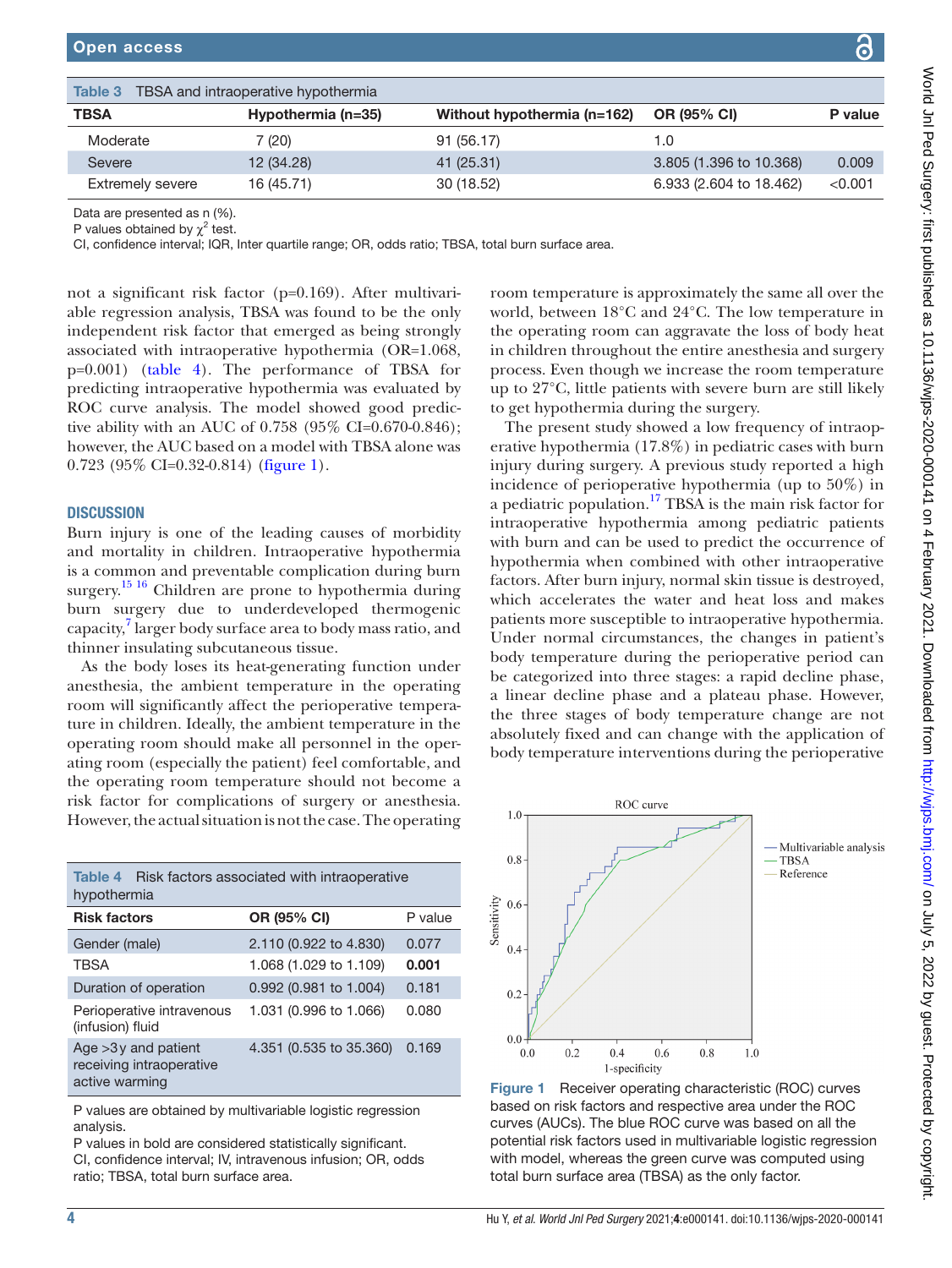period. Therefore, patients should be monitored closely for core body temperature during or even before surgery. We also found that the intraoperative active warming was beneficial and was associated with lower incidence of intraoperative hypothermia. Nevertheless, there are only two machines of warming system working for all the patients of 18 operating rooms, so the demand for these machines among all patients with hypothermia intraoperatively can not be met. Active warming may make it possible to prevent hypothermia during the operation and to reduce risk of postoperative morbidity, which is significant for enhanced recovery after surgery.<sup>18</sup> Furthermore, Rogers *et al* suggested that hypothermia during operation could be ameliorated by active intraoperative practices and preoperative interventions. $^{19}$  Age and weight were important predictors in other studies<sup>20 21</sup> as the physiological condition of the human body and the role of fat itself were likely to be as a thermal insulator. In the present study, there were no significant differences in other factors, such as age, weight, and operation time, partly due to use of active warming. Our center gives variable findings, considering some factors as the role of marks, such as the TBSA of pediatric patients, and active warming.

Previous studies demonstrated that infants and neonates had an increased risk for developing perioperative hypothermia[.7 22](#page-4-6) Their rate of heat loss is greater due to lean body and to increased surface area to body weight ratio. In addition, their thermoregulatory capacity is less effective. Our study found that hypothermia was less occured in patients aged 1-3 years old. However, there was an opposite result in children over 3 years old due in part to lack of active warming in the older group (age >3 years). Infants (aged 1 day to 1 year) received more intraoperative active warming. Hypothermia was associated with less intraoperative active warming, which also was reported previously.<sup>23</sup> Intraoperative hypothermia (central temperature <36.0°C) is usually preventable, and it is important to increase the awareness of intraoperative insulation. Additionally, more attention should be given to little infants to avoid hypothermia.

As for the high incidence of intraoperative hypothermia, there are several areas that need improvement, including the increased use of active warming techniques, continuous monitoring of core temperature during operation, and increased vigilance. The findings of our study may contribute to the limited literature about specific predictors of intraoperative hypothermia for burn victims in children. While burn injury puts susceptible children at considerable risk of hypothermia, applying a preventive strategy is very important because a patient's age, total burn extent and presence of full-thickness burns are also independent factors for mortality. [24 25](#page-5-7)

In conclusion, the incidence of intraoperative hypothermia in children during burn surgery was approximately 17.8% in this retrospective study, which was lower than that reported in previous studies. Warm touch system in SOP intraoperative is necessary for the patients

with hypothermia. TBSA is a risk factor and predictor for intraoperative hypothermia. One of the limiations of this study is that we only investigated hypothermia in children with burnfor 12 months in this paper. The results may be biased given the limited number of cases. A larger number ofpatients are needed for further investigations.

Acknowledgements The authors thank Professor Daqing Ma for his critical comments during manuscript preparation.

Contributors HYQ contributed to writing - original draft and data curation. TYF contributed to writing - review & editing. ZMQ contributed to data curation. ZJL contributed to formal analysis. SQ contributed to conceptualization and supervision.

Funding This work was supported by the Natural Science Foundation of Zhejiang Province (grant number LY20H100005).

Competing interests None declared.

Patient consent for publication Not required.

Ethics approval This retrospective study was conducted at the Children's Hospital of Zhejiang University School of Medicine after approval from the hospital ethics committee (2019-IRB-019) and was registered in the Chinese Clinical Trial Registry with trial registration number of ChiCTR 1900026060.

Provenance and peer review Not commissioned; externally peer reviewed.

Data availability statement All data relevant to the study are included in the article or uploaded as supplementary information.

Open access This is an open access article distributed in accordance with the Creative Commons Attribution Non Commercial (CC BY-NC 4.0) license, which permits others to distribute, remix, adapt, build upon this work non-commercially, and license their derivative works on different terms, provided the original work is properly cited, appropriate credit is given, any changes made indicated, and the use is non-commercial. See: <http://creativecommons.org/licenses/by-nc/4.0/>.

#### **REFERENCES**

- <span id="page-4-0"></span>1 Sessler DI. Perioperative thermoregulation and heat balance. *[Lancet](http://dx.doi.org/10.1016/S0140-6736(15)00981-2)* 2016;387:2655–64.
- <span id="page-4-1"></span>2 Long KC, Tanner EJ, Frey M, *et al*. Intraoperative hypothermia during primary surgical cytoreduction for advanced ovarian cancer: risk factors and associations with postoperative morbidity. *[Gynecol](http://dx.doi.org/10.1016/j.ygyno.2013.08.034)  [Oncol](http://dx.doi.org/10.1016/j.ygyno.2013.08.034)* 2013;131:525–30.
- <span id="page-4-2"></span>3 Anderson SW, Todd MM, Hindman BJ, *et al*. Effects of intraoperative hypothermia on neuropsychological outcomes after intracranial aneurysm surgery. *[Ann Neurol](http://dx.doi.org/10.1002/ana.21018)* 2006;60:518–27.
- <span id="page-4-3"></span>4 Rajagopalan S, Mascha E, Na J, *et al*. The effects of mild perioperative hypothermia on blood loss and transfusion requirement. *[Anesthesiology](http://dx.doi.org/10.1097/01.anes.0000296719.73450.52)* 2008;108:71–7.
- <span id="page-4-4"></span>5 Fuernau G, Beck J, Desch S, *et al*. Mild hypothermia in cardiogenic shock complicating myocardial infarction. *[Circulation](http://dx.doi.org/10.1161/CIRCULATIONAHA.117.032722)* 2019;139:448–57.
- <span id="page-4-5"></span>6 Baucom RB, Phillips SE, Ehrenfeld JM, *et al*. Association of perioperative hypothermia during colectomy with surgical site infection. *[JAMA Surg](http://dx.doi.org/10.1001/jamasurg.2015.77)* 2015;150:570–5.
- <span id="page-4-6"></span>7 Burns SM, Piotrowski K, Caraffa G, *et al*. Incidence of postoperative hypothermia and the relationship to clinical variables. *[J Perianesth](http://dx.doi.org/10.1016/j.jopan.2010.07.001)  [Nurs](http://dx.doi.org/10.1016/j.jopan.2010.07.001)* 2010;25:286–9.
- <span id="page-4-7"></span>Burger L, Fitzpatrick J. Prevention of inadvertent perioperative hypothermia. *[Br J Nurs](http://dx.doi.org/10.12968/bjon.2009.18.18.44553)* 2009;18:1114–9.
- <span id="page-4-8"></span>9 Tander B, Baris S, Karakaya D, *et al*. Risk factors influencing inadvertent hypothermia in infants and neonates during anesthesia. *[Paediatr Anaesth](http://dx.doi.org/10.1111/j.1460-9592.2005.01504.x)* 2005;15:574–9.
- <span id="page-4-9"></span>10 Mehta OH, Barclay KL. Perioperative hypothermia in patients undergoing major colorectal surgery. *[ANZ J Surg](http://dx.doi.org/10.1111/ans.12369)* 2014;84:550–5.
- 11 Grote R, Wetz A, Bräuer A, *et al*. Short interruptions between pre-warming and intraoperative warming are associated with low intraoperative hypothermia rates. *[Acta Anaesthesiol Scand](http://dx.doi.org/10.1111/aas.13521)* 2020;64:489–93.
- 12 Lau A, Lowlaavar N, Cooke EM, *et al*. Effect of preoperative warming on intraoperative hypothermia: a randomized-controlled trial. *[Can J](http://dx.doi.org/10.1007/s12630-018-1161-8)  [Anaesth](http://dx.doi.org/10.1007/s12630-018-1161-8)* 2018;65:1029–40.
- 13 Ralte P, Mateu-Torres F, Winton J, *et al*. Prevention of perioperative hypothermia: a prospective, randomized, controlled trial of Bair Hugger versus Inditherm in patients undergoing elective arthroscopic shoulder surgery. *[Arthroscopy](http://dx.doi.org/10.1016/j.arthro.2019.08.015)* 2020;36:347–52.